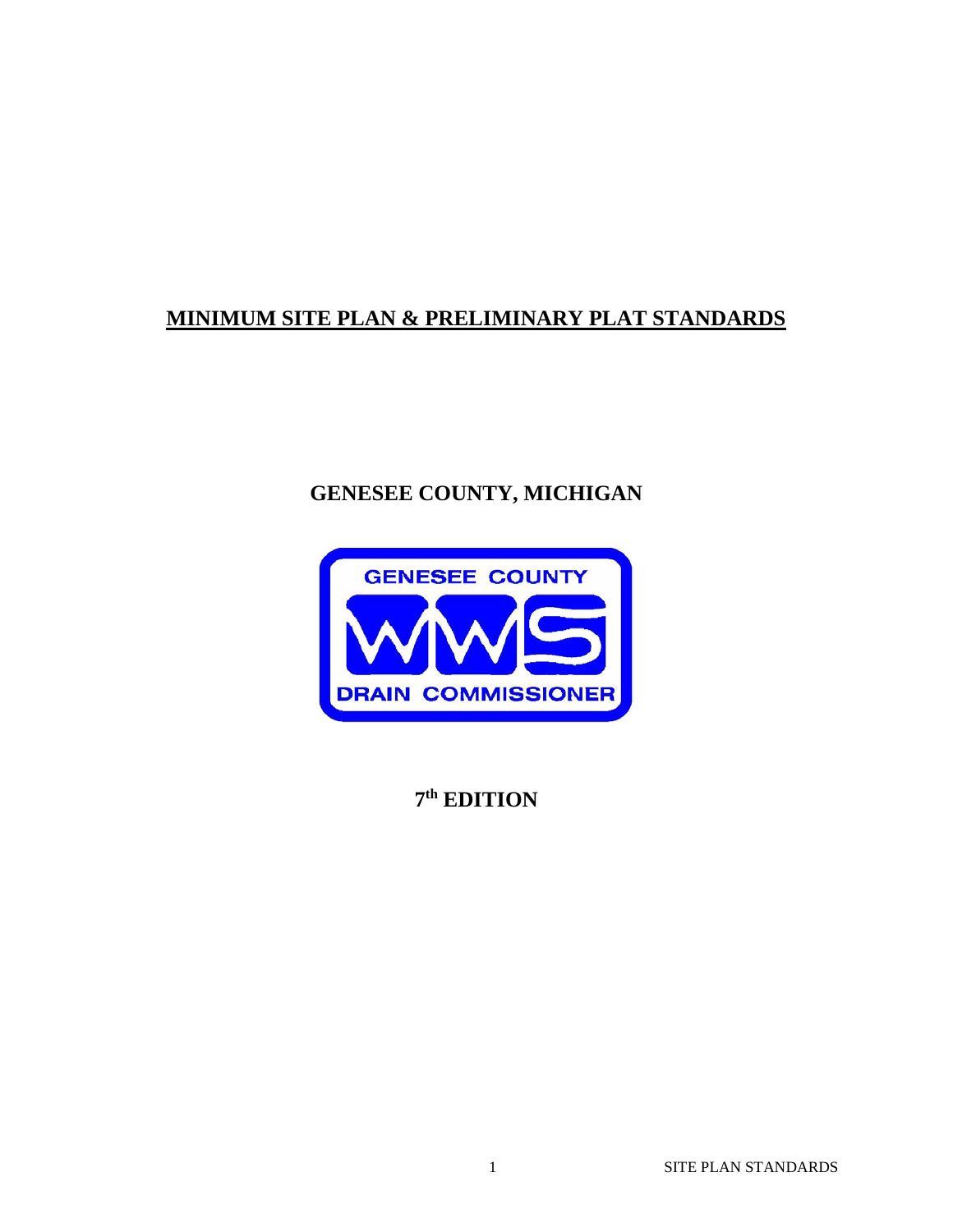#### **FORWARD**

In an effort to expedite the processing of site plans and preliminary plats, the following minimum standards have been formulated by the Genesee County Drain Commissioner's-Division of Water and Waste Services (GCDC-WWS). Please read and follow these carefully, as there have been significant changes in the standards. PLEASE NOTE: GCDC-WWS approvals are valid for one year. After one year, the project will be subject to start the review process from the beginning.

# **A. PLAN SUBMISSION**

The submission to GCDC-WWS shall include the following items:

- a. Completed Site Plan/Preliminary Plat Checklist.
- b. One 24" x 36" Site Plan or Preliminary Plat, signed and sealed by a professional engineer, surveyor, or architect, as applicable, licensed in the State of Michigan. One PDF version of the plans shall also be submitted once plans are ready for approval.
- c. All easements properly signed and recorded at the Genesee County Register of Deeds. The easement should be returned to this office once it has been recorded at the Register of Deeds. These easements and any conditions on shall appear on the plans.
- d. Plans are reviewed within 30 days of being received.

#### **B. GENERAL**

The basic format for site plan/preliminary plat must include:

- 1. Cover Sheet.
- 2. Note Sheet(s).
- 3. Site Plan/Preliminary Plat Sheet(s).
- 4. Sanitary Sewer and/or Watermain Standard Details.
- 5. General Notes Sheet.
- 6. Soil Erosion/ Sedimentation Control Details.
- Please make sure ALL UTILITIES are shown in the plan view.
- The minimum scale for the detailed construction drawings shall be  $1"=\overline{50}$  horizontal.
- All plans shall be submitted to all utility companies, any affected municipality, etc.

### **C. COVER SHEET**

A cover sheet shall be supplied for all public utility projects. The cover sheet shall, at a minimum, contain the following basic information:

- a. Project Name along with the Municipality, County name, and section number clearly shown.
- b. Location map with layout sketch of project. (Larger projects may require a separate layout sheet).
- c. Properly signed, sealed, and dated by a professional engineer, surveyor, or architect, as applicable.
- d. Developer's name, address, and phone number.
- e. Sheet index.
- f. Legal property description.
- g. Legend.
- h. Listing of Plan Distribution with contact person and date plans submitted to utility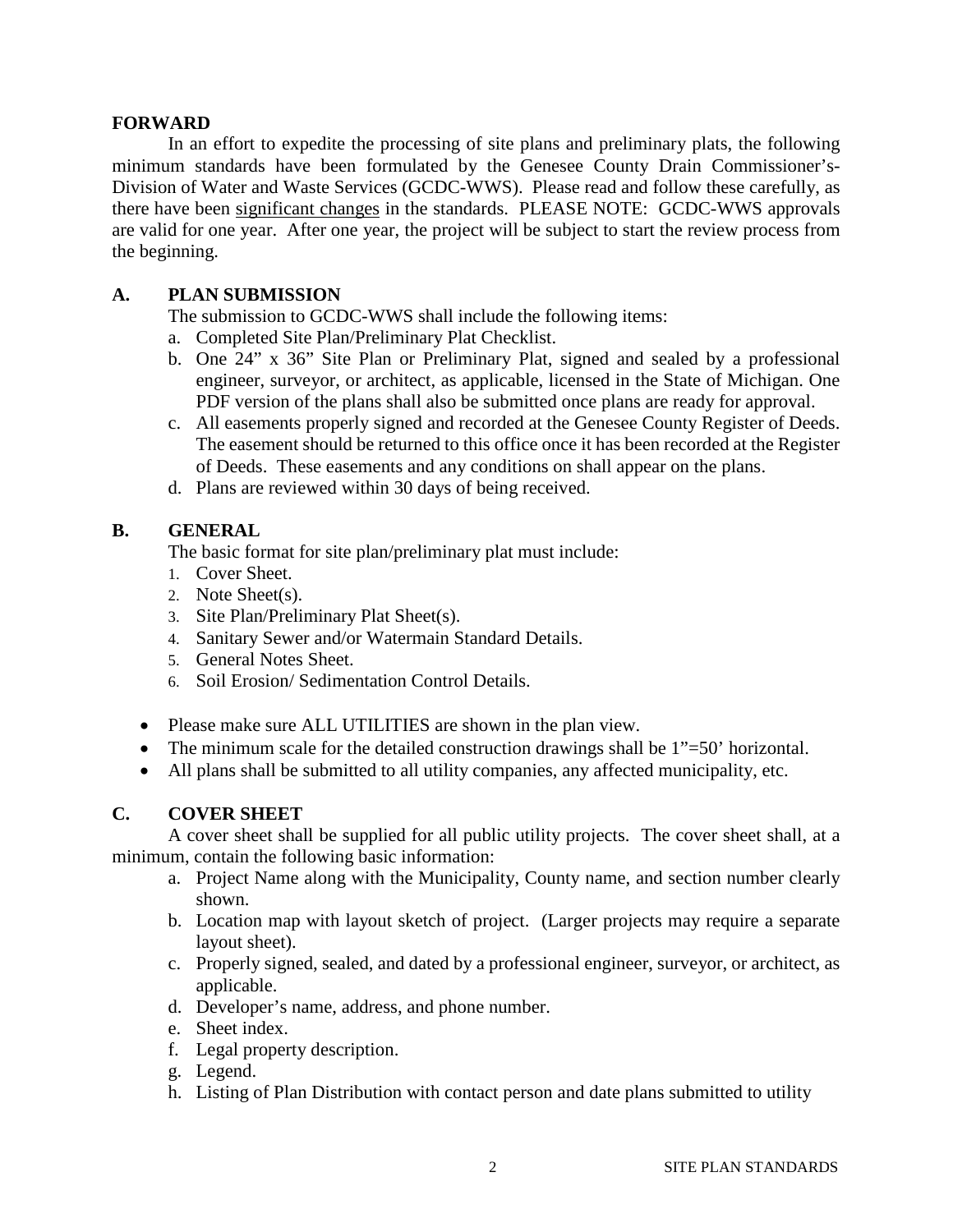- i. Total Disturbed Area and statement whether NPDES storm water permit is or is not required.
- j. 811 "Call Before You Dig Alert"
- k. (Place BOLDLY on the cover sheet). **Note: This project has been designed implementing the latest GCDC-WWS Design Specifications. Carefully review the notes, details, and design prior to submitting a bid. Full compliance with the new standards will be required.**
- l. A statement whether or not existing utilities were exposed for verification of location and elevations.

# **D. MINIMUM ITEMS TO BE INCLUDED ON THE PLANS:**

In general, all sanitary sewer and watermains shall be designed in accordance with the Recommended Standards for Water Works & Wastewater Facilities (10 State Standards) and the GCDC-WWS Standard Specifications and Details. The following items should be found on the plans:

- a. Title of project, legend, location map, scale, and north arrow.
- b. Plan view of proposed development or plat, including existing and future phases.
- c. The plan size shall be 24" x 36". One PDF version of the plans shall also be submitted prior to final approval.
- d. The minimum scale shall be  $1" = 50'$ .
- e. Roadways, ROW size, lot numbers, future building numbers, parcel ID numbers, street address for site, street address for surrounding buildings, and lot configuration.
- f. The location, size and elevation of all existing utilities, structures, etc.
- g. For public watermain and sanitary sewer, the plan view shall depict the size of the main, the type of construction material, and if service leads are to be installed as a part of the project they shall be shown on the plan.
- h. The minimum width for easements shall be as follows: sanitary sewer 20' and watermain 15'.
- i. The utility shall be centered within the easement.
- j. Where fire sprinkling is to be incorporated, the standard GCDC-WWS standard detail for check valve and bypass meter shall be shown on the plan.

# **E. STANDARD NOTES FOR PRELIMINARY PLATS & SITE PLANS**

To obtain preliminary plat or site plan approval from GCDC-WWS, the following 10 Standard Notes must be shown. All site plans and preliminary plats shall have written approval of GCDC-WWS regarding sanitary sewers and water supply prior to review by the local municipalities planning board. NOTE: A listing of these notes will not meet the GCDC-WWS conditions for approval; the application of each note must be explained on the site plan.

a. **EXTENSION OF PUBLIC UTILITIES:** All public sanitary sewer and/or watermain **SHALL** be extended to the furthest limits of the property, including corner lots, with the pipe size and material approved by GCDC-WWS. This is necessary for plan approval. For water service of 1" or less or a building on a corner lot, the requirements to extend the public watermain and/or sanitary sewer along both property lines will be reviewed. Final determination shall be made by GCDC-WWS.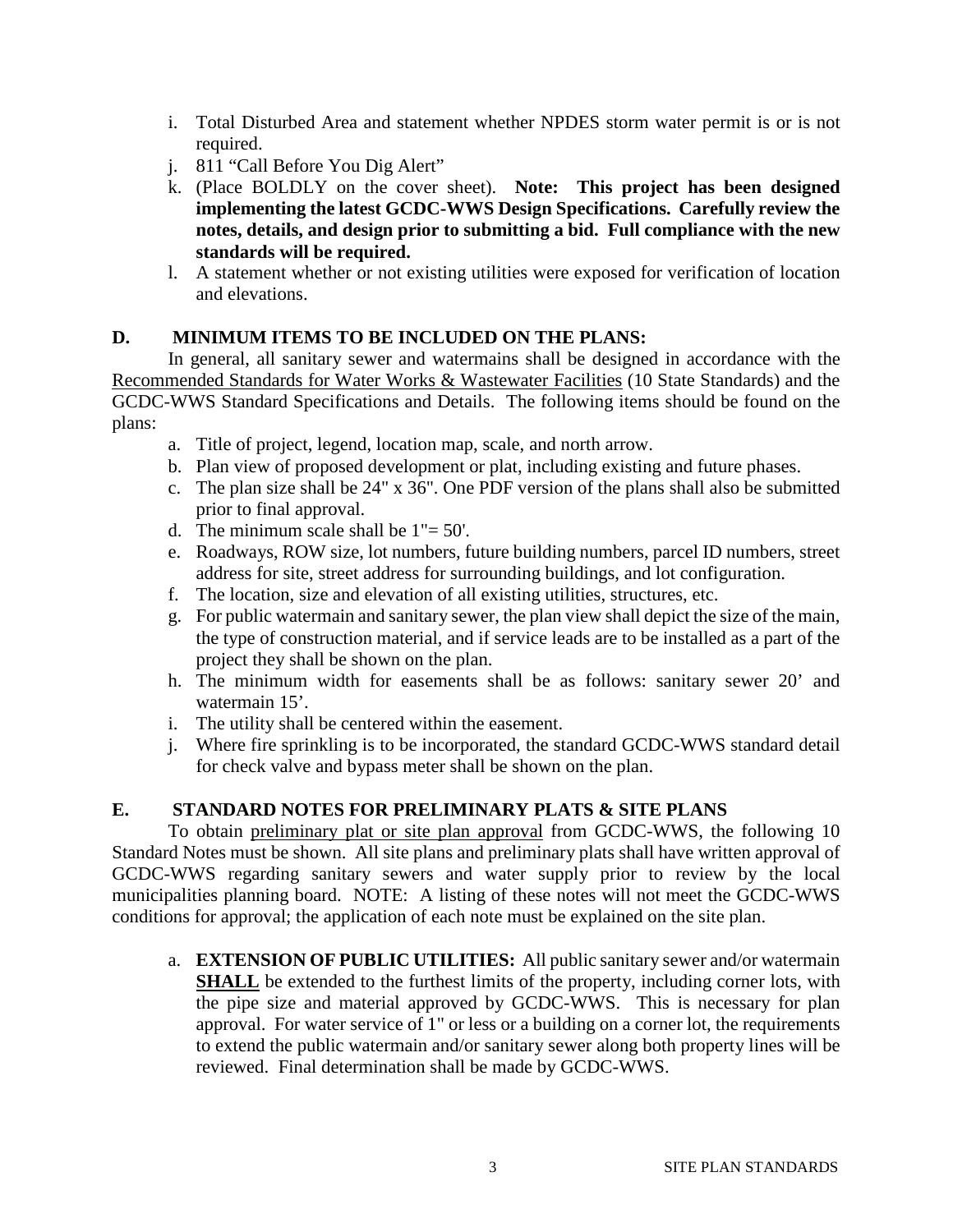- b. **WATERMAIN LOOPING:** All public watermains shall be looped whenever possible. The pipe size requirements shall be approved by GCDC-WWS.
- **c. INDUSTRIAL PRETREATMENT PROGRAM (IPP):** This permit is required for all commercial (non-residential) and industrial discharges. The OWNER shall obtain an Industrial Pretreatment Discharge Permit prior to the issuance of a Sewer Connection Permit. Industrial Discharge Permits are non-transferable. Changes in facility use will require a new Industrial Discharge Permit. For more information call the Anthony Ragnone Treatment Plant at (810) 232-7662.
- d. **SOIL EROSION:** The DEVELOPER and/or OWNER shall submit a detailed Soil Erosion and Sedimentation Control plan and obtain an Act 451 Part 91, Soil Erosion and Sedimentation Control permit. This includes the payment of fees and the providing of necessary bonds. **No earth changes or excavation shall be started prior to the issuance of this permit.** The **DEVELOPER** and/or **OWNER** shall protect all existing and proposed storm sewer facilities on and adjacent to the site during excavation and construction. All sediment shall be contained on site. Any silt in county drains, storm sewer, culverts, etc. as a result of this project, shall be removed by the DEVELOPER and/or OWNER at the cost of the DEVELOPER and/or OWNER.
- e. **FLOOD PLAIN OR WETLAND CONSTRUCTION:** The DEVELOPER and/or OWNER shall apply to EGLE for a permit for the alteration and/or occupation of a flood plain or floodway, as required under PA 451. Evidence of this permit may be required prior to plan approval by GCDC-WWS.
- f. **NPDES STORM WATER DISCHARGE PERMIT:** The owner of the property shall obtain a NPDES Storm Water Discharge permit for construction activities from EGLE as required under Public Act 451. The notice of coverage form shall be submitted through GCDC-WWS with the Soil Erosion Control permit application. All EGLE fees shall accompany the Notice of Coverage. Evidence of this permit may be required prior to plan approval by GCDC-WWS.
- g. **GENESEE COUNTY PERMIT TO CONSTRUCT A PUBLIC UTILITY:** After the approval of this preliminary plat or site plan, the DEVELOPER shall submit a detailed plan for construction of all public sanitary sewer and watermain. The plans must have GCDC-WWS approval, a S-permit issued, and approval from the EGLE prior to beginning construction.
- h. **GENESEE COUNTY ROAD COMMISSION PERMIT:** The DEVELOPER shall obtain a permit from the Genesee County Road Commission to perform work within the Genesee County Road Commission Right-of-Way. All fees for the permit, bonds and insurances are the responsibility of the developer.
- i. **MUNICIPALITY SANITARY SEWER AND WATER PERMIT:** Prior to the issuance of a building permit by the local municipality, the developer shall be required to obtain a sanitary sewer and/or water tap-in permit from the local municipality, if authorized, or GCDC-WWS.
- j. **STATE CONSTRUCTION PERMITS:** The sanitary sewer and watermain construction permits from the Michigan Department of Energy, Great Lakes and Environment shall be submitted to the EGLE after approval of GCDC-WWS. Construction shall not begin until these state permits are issued.
- **F. NOTES FOR SITE PLAN WITHOUT PUBLIC SANITARY SEWER AND/OR WATERMAIN**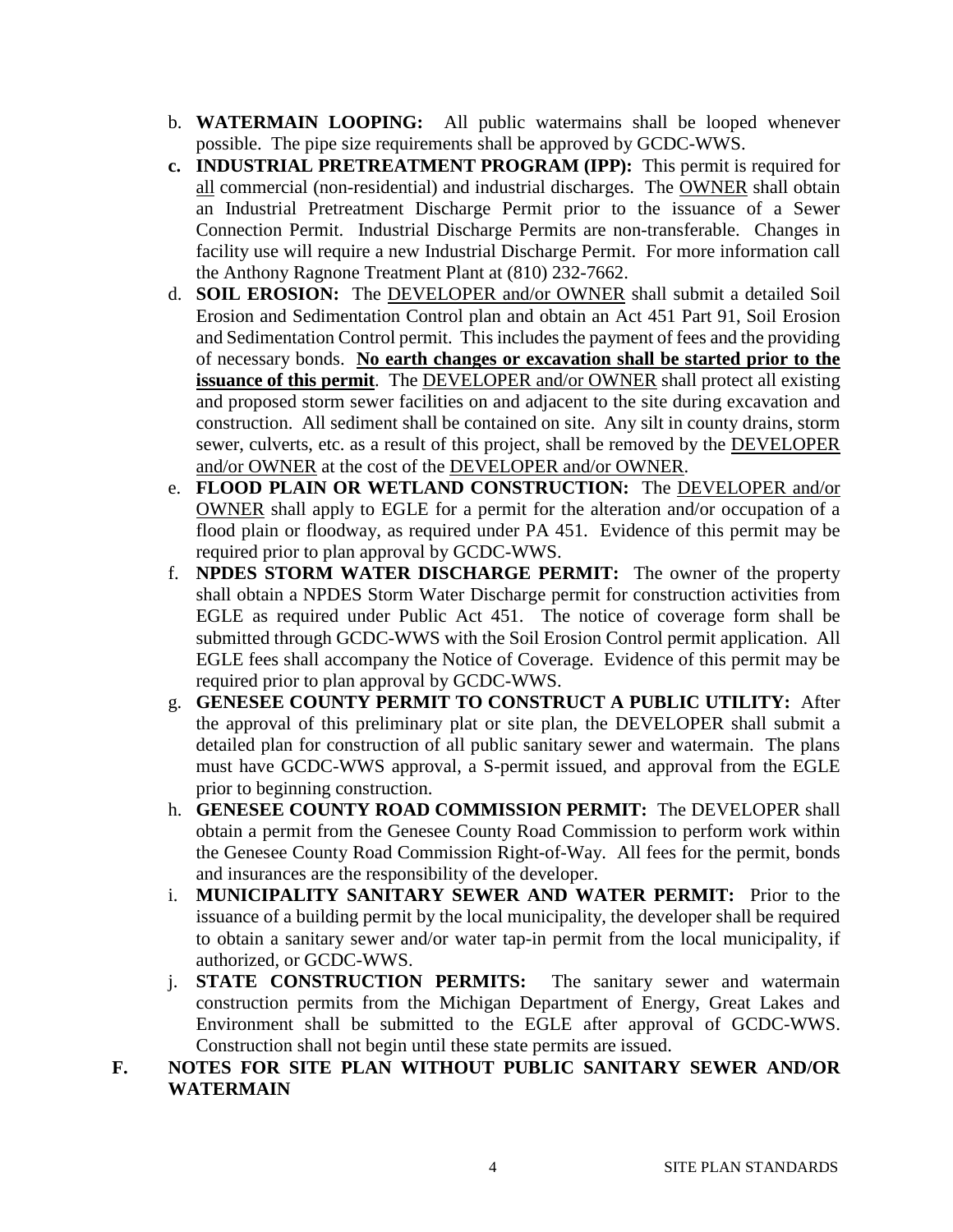The following notes are to be used as applicable when submitting plans for review by GCDC-WWS. Use only those applicable, and adapt them for the specific project.

- a. Sanitary sewer saddle taps shall be made by GCDC-WWS personnel. The developer shall obtain the required municipality sanitary sewer permit or the S construction permit, and pay GCDC-WWS the required fee for a saddle tap.
- b. The CONTRACTOR shall verify the sanitary sewer depth and be responsible for providing adequate slope of sewer toward the mainline sewer in strict accordance with GCDC-WWS Standard Details and Specifications.
- c. Sanitary service leads shall be encased in 6AA crushed limestone (A1) in accordance with GCDC-WWS Standard Details and Specifications.
- d. Water service connection and curb box shall be installed in accordance with GCDC-WWS Standard Details and Specifications.
- e. All water service leads shall be "K" copper. The minimum size shall be ¾".
- f. All watermain pressure taps and cut in valves 4" and larger shall be constructed with cast iron tapping sleeves and within a manhole structure per GCDC-WWS Standard Details and Specifications.
- g. Sand fill under any floor slab, walks, paved areas, etc. shall be minimum MDOT Class II sand backfill (A5). Fill sand shall not have moisture content greater than 15%. The sand shall be compacted to 95% of material the unit weight by modified proctor.
- h. All existing utilities serving the property shall be properly terminated in compliance with local and/or county regulations. Remove all trees, including root structures, except those specifically noted to remain, and those on property lines. Do not clear site prior to coordinating with the OWNER and the landscaping plan to determine all trees to remain.
- i. For any demolition work, please see demolition notes attached herewith.
- j. Verify exact location of underground utilities prior to beginning construction.
- k. CONTRACTOR is to adjust any utility element meant to be flush with grade (clean out, valve boxes, manholes, catch basins, inlets, etc.) that is affected by site work or grade changes, whether specifically noted on plans or not. The CONTRACTOR shall obtain any necessary permits for adjustment at the CONTRACTOR's expense.
- l. The water supply for all commercial and industrial buildings shall be equipped with a backflow prevention device in accordance with building codes. An approval of methods must be acquired from GCDC-WWS.
- m. All on site water service shall meet the requirements of GCDC-WWS Standard Details and Specifications.
- n. The CONTRACTOR shall notify MISS DIG (811) three (3) working days prior to starting any excavation with power equipment.
- o. The CONTRACTOR shall comply with all local, county, state, and local regulations for all work that takes place on the site.
- p. The CONTRACTOR/DEVELOPER shall pay for and obtain all permits required by federal, state, local, or private agencies and pay all charges for inspection and testing.
- q. The CONTRACTOR shall be responsible for cleaning up the premises, and upon completion of the project, leave the site in an acceptable condition as determined by the ENGINER or OWNER.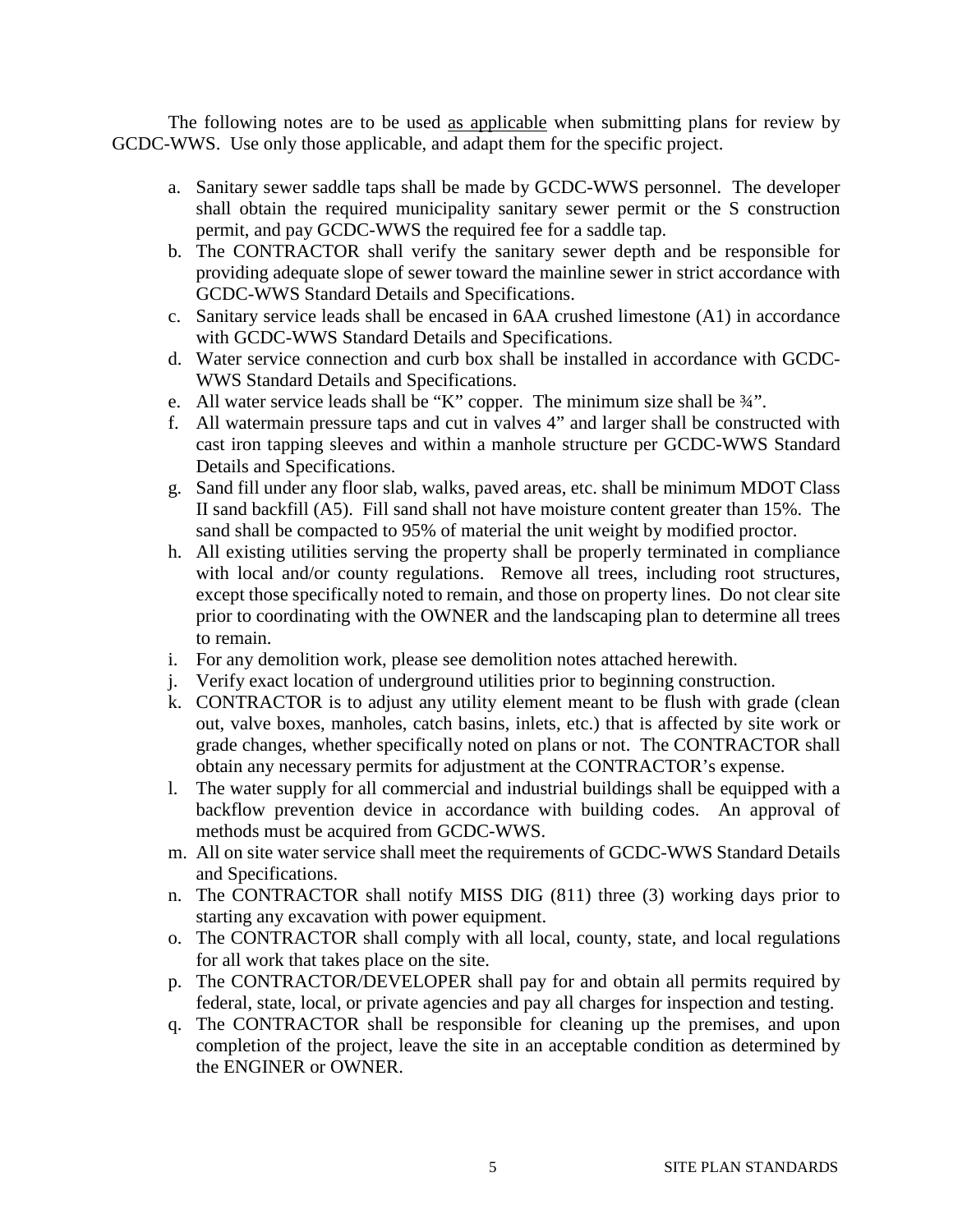- r. Commercial buildings shall use a 6" sanitary riser from the main to the structure. The service riser shall connect to the mainline and not at a manhole.
- s. For commercial establishments that generate grit or grease, an external grease interceptor shall be provided. Show the detail on the plans with appropriate notes. The domestic sewage shall be designed to bypass the grease/grit trap.
- t. The minimum slope for a commercial lead is 1' of fall per 100 feet of pipe. Show the invert at the structure and the slope to the property line.
- u. All sanitary sewer leads/laterals shall be SDR-26 PVC with cleanouts spaced every 90 feet.
- v. Each parcel of land shall have individual leads/laterals.

# **G. GREASE INTERCEPTORS**

- a. **Introduction.** The Sewer Use Ordinance (Section 5.15) requires all commercial establishments engaged in the preparation and sale of food, or produce amounts of grease that have the potential to cause partial or full blockage of the sewer, to install and maintain an *adequately sized* grease interceptor outside the building. Examples of businesses in this category are (but not limited to): restaurants, fast food restaurants, cafes, lunch counters, bars, coffee shops, kitchens in hotels, bakeries, dairies, ice cream shops, grocery stores with delis and nay business that has a cafeteria (hospitals, country clubs, industries, etc.) or as determined necessary by the POTW Manager. Failure to install an interceptor is a noncompliance of the Sewer Use Ordinance and therefore, unlawful.
- b. **Applicability.** These requirements apply to all commercial food service establishments, including those that are undergoing:
	- i. new construction;
	- ii. remodeling to accommodate expansion or upgrades as defined in the current Michigan Plumbing Code;
	- iii. change of use or occupancy;
	- iv. facilities experiencing difficulty in achieving compliance with maintenance and/or wastewater discharge limitations.
- c. **Sizing Requirements**. GCDC-WWS requires the submittal of a schematic of the interceptor, sizing calculations (or a minimum of 1500 gallons without calculations), and a maintenance program outline that includes a cleaning/inspection schedule for the interceptor. GCDC-WWS requires a site plan to be submitted that details the location, capacity, and related specifics of any proposed grease interceptors.

Grease Interceptor sizing shall be accomplished as follows:

- i. Sizing according to the formulas in Section D below.
- ii. Where sizing formulas result in a determination of a grease trap less than 750 gallons in capacity, this minimum size is recommended for all restaurant applications. Under no circumstances should exterior grease interceptors less than 500 gallons be utilized.
- d. **Interceptor Sizing Formulas**. It is the responsibility of the generator and their contractors to ensure compliance with GCDC-WWS discharge limitations. For the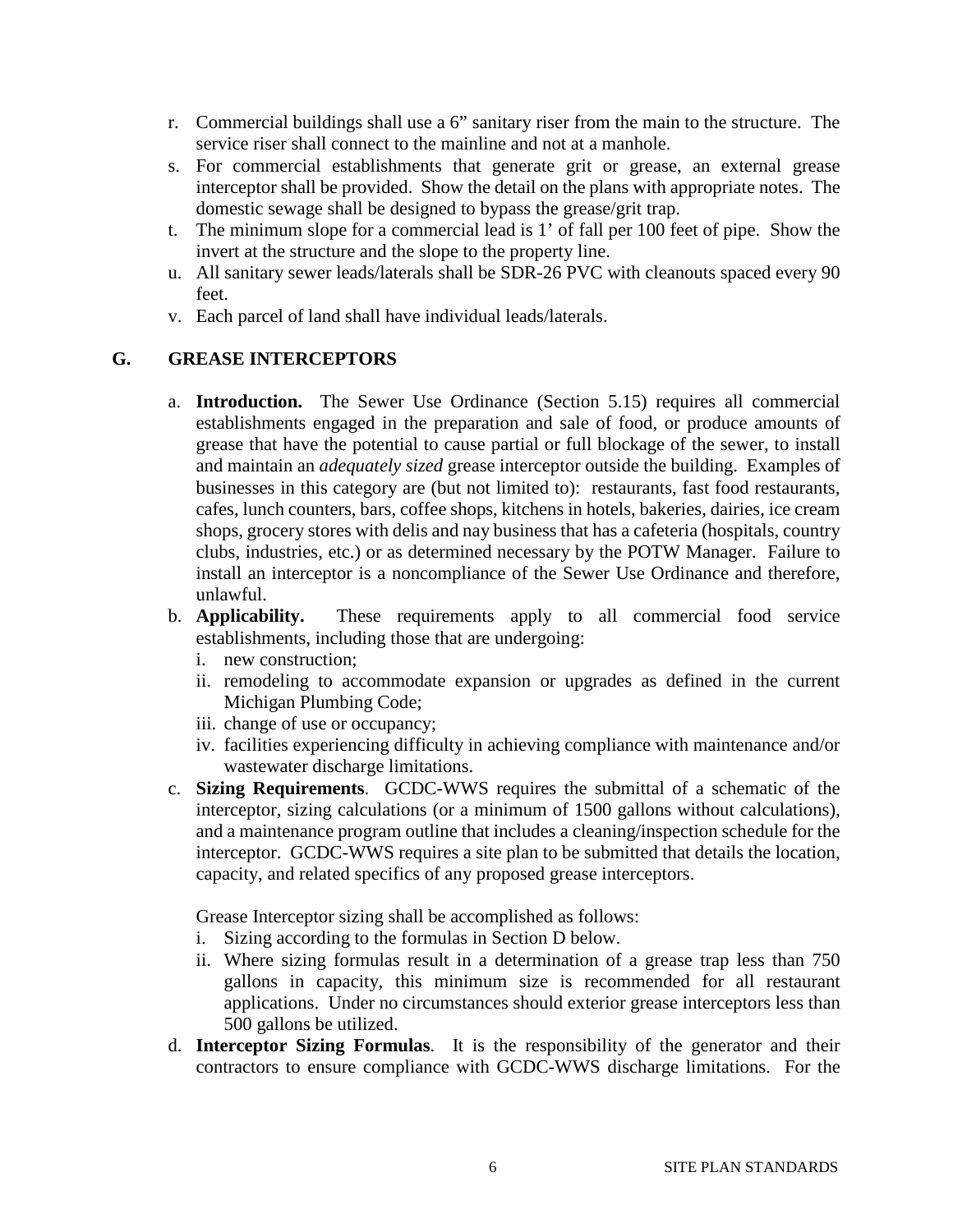purpose of plan review, a general assessment will be performed using the following formulas.

Method A: EPA Method #1 for FSEs with fixed seating

Size (gal) =  $D x GL x S F x (HR/2) x LF$ Where  $D =$  Number of Seats in Dining area  $GL =$  Gallons of wastewater per meal (typically 5)  $SF = Storage capacity factor$  1.7: for single service kitchens 2.5: for fully equipped commercial kitchens HR = Number of daily operational hours  $LF =$  Loading Factor 1.25: locations adjacent to interstate freeways 1.00: other freeways; recreational areas 0.80: main highways 0.50: other highways

Method B: EPA Method #2 for Catering, Hospitals, Room Service, Nursing Homes, & Other Commercial Kitchens with Varied Seating Capacity

Size (gal) =  $D \times GL \times SF \times 2.5 \times LF$ 

- Where  $M =$  Number of meals served per day
	- $GL =$  Gallons of wastewater per meal (typically 4.5)
	- $SF = Storage capacity factor$ 
		- 1.7: Minimum or
		- 2.5: On-site disposal
	- $LF =$  Loading Factor
		- 1.25: facility discharges, garbage disposal, and dishwashing waste
		- 1.00: w/o disposal
		- 0.75: w/o dishwashing
		- 0.50: w/o disposal & dishwashing

Method C: Alternative Method Supplied by Professional Engineer or Master Plumber

- A. Must include all calculations with specific site on submitted plans.
- B. Plans must be sealed and submitted by a Michigan Licensed Professional Engineer.
- C. Must show all calculations.
- D. Must be submitted to GCDC-WWS for review and approval prior to installation.
- E. Failure to include all of the above will default in use of EPA size criteria.
- e. **Construction and Maintenance Responsibilities**. The interceptor shall be equipped with an influence and effluent tee.

All interceptors shall be maintained to ensure proper operation. At a minimum, interceptor shall be cleaned at least once every 90 days. Interceptors must be cleaned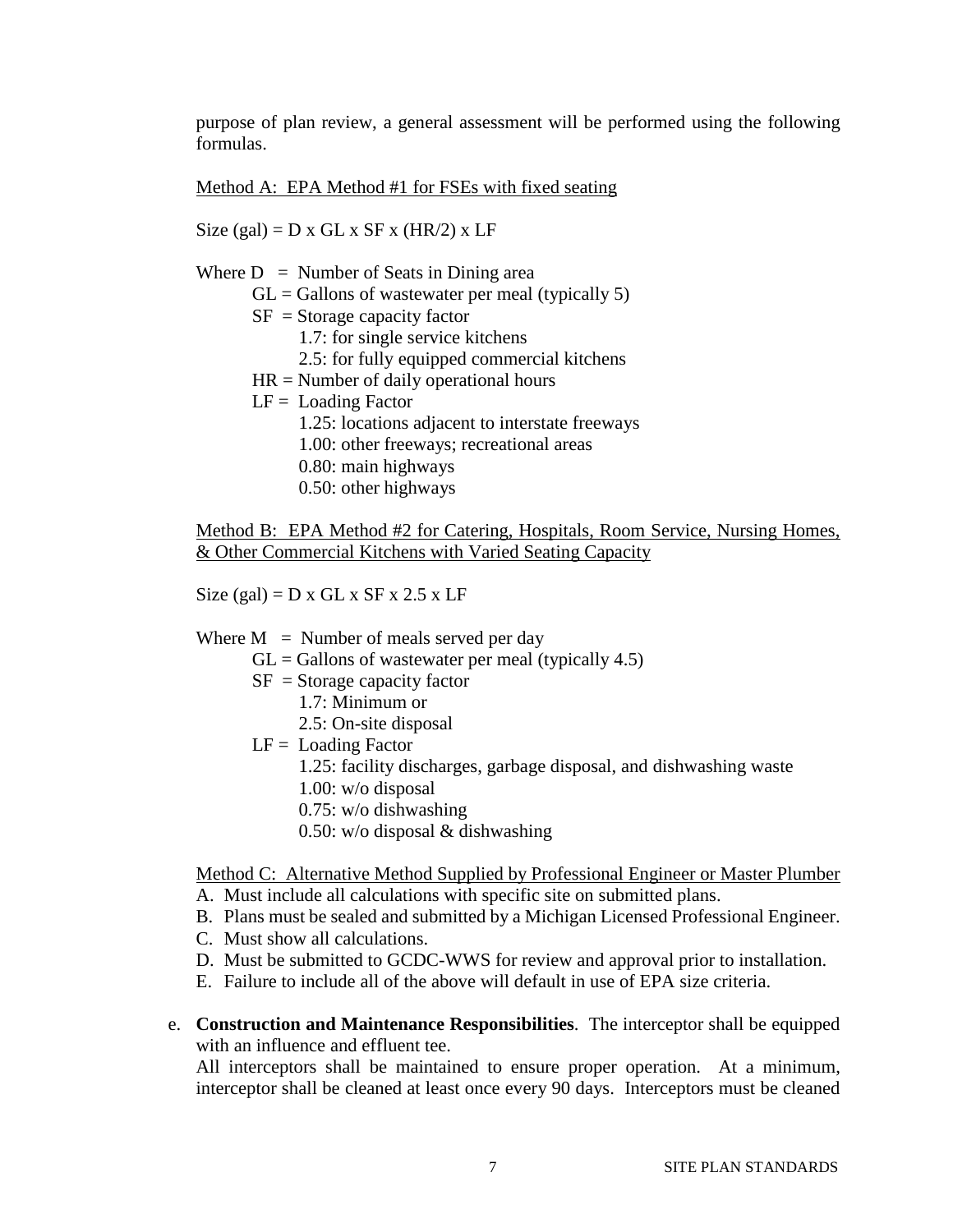whenever the combined thickness of the floating greases and settled solids is equal to, or greater than, 25% of the total liquid depth in the interceptor.

When cleaned, an interceptor must be completely pumped out, all solids removed, solidified grease scraped from the interior and the structure and all internal plumbing inspected for damage and corrosion. The interceptor shall be refilled with water prior to being placed back into operation.

No user may use an additive of any type for the interceptor without the approval of the Plant Manager. The Plant Manager will adopt procedures for the approval of additives. No vendor may sell, attempt to sell, or otherwise distribute any additive without prior approval of the additive by the Plant Manager.

Interceptors located in roadways or parking lots should be traffic rated.

New construction of multi-tenant spaces requires installation of two separate sewer lines in the building. One line will be for sanitary sewage and the other for process waters (grease line). The process line will be brought outside each tenant space. This way if an interceptor is required, the plumbing is already segregated.

### **H. DEMOLITION**

- a. Prior to beginning any of this work, the contractor shall notify GCDC-WWS at (810) 732-7870 and fill out the necessary forms or permits. The contractor shall cut and seal the existing sanitary lead at the property line and shall disconnect the existing water service lead at the curb box shut-off valve on the house side of the valve.
- b. All demolition work shall conform to all local codes and ordinances. All demolition operations shall comply with MIOSHA regulations insofar as they apply to the required work. A Soil Erosion and Sedimentation Control Permit will be required prior to demolition.
- c. The contractor shall remove and clear all trees, brush, fences, buildings, curb, and asphalt as shown on the plans or as directed by the Engineer.
- d. All demolition material shall be properly removed from the site and disposed of in a legally designated disposal area. No on-site burning will be allowed without proper permission. Permits and fees for disposal of demolition material shall be obtained and paid for by the contractor.
- e. The contractor shall demolish and remove any items remaining from the existing building, in its entirety, including walls, foundations and footings. All building drains and utility leads shall be located and properly plugged. Utility lead work shall be coordinated with the appropriate utility company.
- f. Backfill excavated areas with clean granular fill compacted to 95% of the material unit weight by modified proctor.
- g. At the conclusion of the demolition operations, the entire work area shall be left in a clean condition. All protective devices and barriers shall be removed.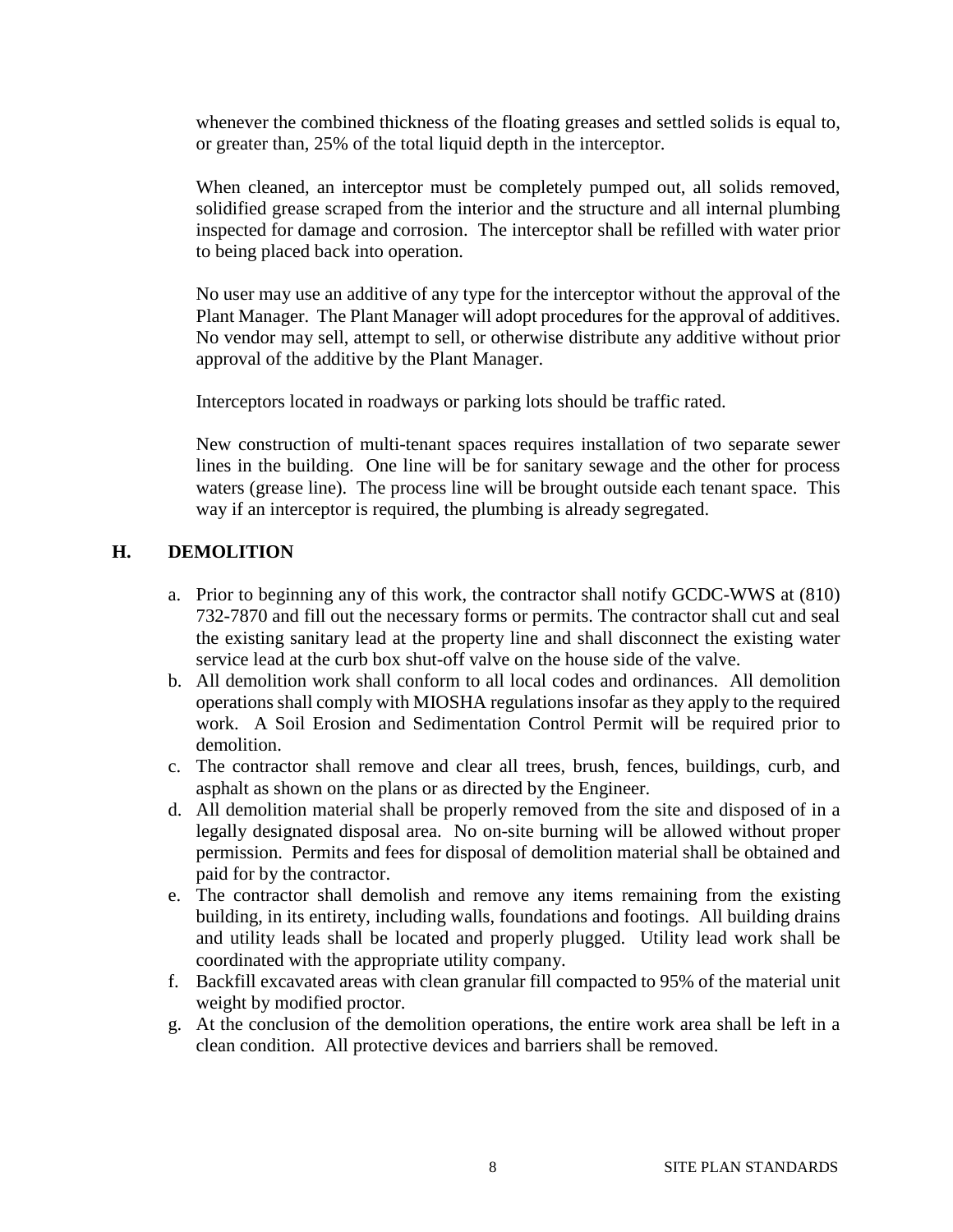# **ATTACHMENT 2**

| Log No.:                                                                                                     |
|--------------------------------------------------------------------------------------------------------------|
| Date:                                                                                                        |
| <b>GENESEE COUNTY DRAIN COMMISSIONER'S OFFICE</b>                                                            |
| <b>DIVISION OF WATER AND WASTE SERVICES</b>                                                                  |
| <b>PRELIMINARY PLAT/SITE PLAN SUBMITTAL CHECK LIST 8TH EDITION</b>                                           |
|                                                                                                              |
|                                                                                                              |
|                                                                                                              |
| THE FOLLOWING INFORMATION SHALL BE INCLUDED WITH, OR APPEAR ON ALL<br><b>PLANS SUBMITTED TO THIS OFFICE:</b> |

*Please note that if any of the following information is not applicable to the development being submitted, so state with reason.*

| \$250 site plan review fee. Checks shall be payable to "The Genesee County Drain"<br>Commissioner".                                                                                                                                    |
|----------------------------------------------------------------------------------------------------------------------------------------------------------------------------------------------------------------------------------------|
| A copy of this Site Plan/Preliminary Plat Checklist, signed and dated.                                                                                                                                                                 |
| <b>Transmittal Sheet.</b>                                                                                                                                                                                                              |
| Letter signed and sealed from a professional engineer stating there is adequate sanitary sewer<br>capacity for this development to the interceptor which shall include all calculations and flow<br>maps. (Wholesale communities only) |
| Authorization to Review letter from the local municipality                                                                                                                                                                             |
| Tax map of area with appropriate property highlighted. Tax map shall also show the surrounding<br>area, including both sides of the road and can be obtained from the Genesee County Department<br>of Equalization.                    |
| Sheet size of 24" x 36" (If a different sheet size is proposed, this office must be contacted prior to<br>submitting plans.)                                                                                                           |
| Legend                                                                                                                                                                                                                                 |
| Minimum scale shall be $1" = 50"$                                                                                                                                                                                                      |
| GCDC-WWS 10 standard notes                                                                                                                                                                                                             |
| GCDC-WWS demolition notes                                                                                                                                                                                                              |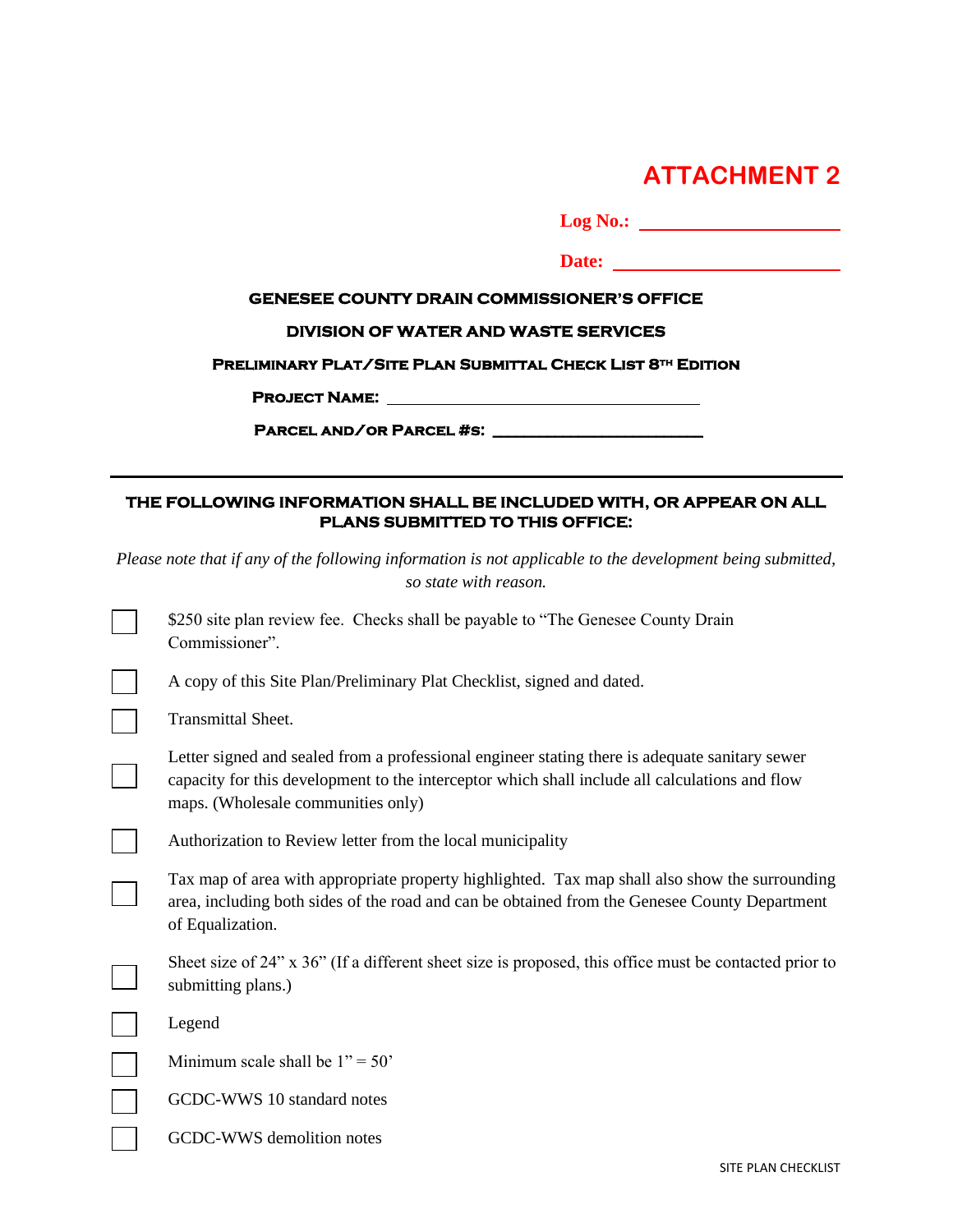| GCDC-WWS standard notes and details sheets                                                                                                                                                                                              |  |
|-----------------------------------------------------------------------------------------------------------------------------------------------------------------------------------------------------------------------------------------|--|
| All existing (water, sanitary sewer, and storm water) utilities shown on the plans and labeled with<br>their size (rims, inverts), elevation and material. Please also label any utilities in other areas<br>where conflicts may arise. |  |
| Recorded easements. Minimum width for easements shall be Sanitary Sewer $= 20^{\circ}$ and<br>Watermain $= 15$ . The utility shall be entered in the easement.                                                                          |  |
| Architectural floor plan and plumbing plan sheets have been provided for calculation of all<br>applicable tap-in and/or CCIF fees.                                                                                                      |  |
| Plan view of the proposed development or plat, including existing and future phases.                                                                                                                                                    |  |
| Roadways, ROW size, lot numbers, future building numbers, parcel ID numbers, street address<br>for site, street address for surrounding buildings, and lot configuration                                                                |  |
| Plans have been submitted to GCDC-SWM (Surface Water Management) for storm and/or<br>Surface Water review (if applicable).                                                                                                              |  |
| Does this project cross municipal boundaries?<br>N <sub>O</sub><br><b>YES</b>                                                                                                                                                           |  |
| If YES, are Franchise agreements in place that allow utility connection?                                                                                                                                                                |  |
| <b>YES</b><br>N <sub>O</sub>                                                                                                                                                                                                            |  |
| <b>COVER SHEET</b>                                                                                                                                                                                                                      |  |

# **The cover sheet shall, at a minimum, contained the following basic information:**

| Project name, address, scale, and north arrow                                                 |
|-----------------------------------------------------------------------------------------------|
| Location map with layout sketch of project                                                    |
| County, municipality, and section number                                                      |
| Plans signed and sealed by a professional engineer, surveyor, or an architect.                |
| Developer's name, address, and phone number                                                   |
| Sheet Index                                                                                   |
| Legal description                                                                             |
| Plan distribution list including contact names and dates submitted to utility                 |
| Total disturbed area and a statement clarifying whether an NPDES permit is or it not required |
| 811 "Call Before You Dig" Alert                                                               |
| Contractor Alert Statement (in bold). See Section C Item K of the site plan standards.        |